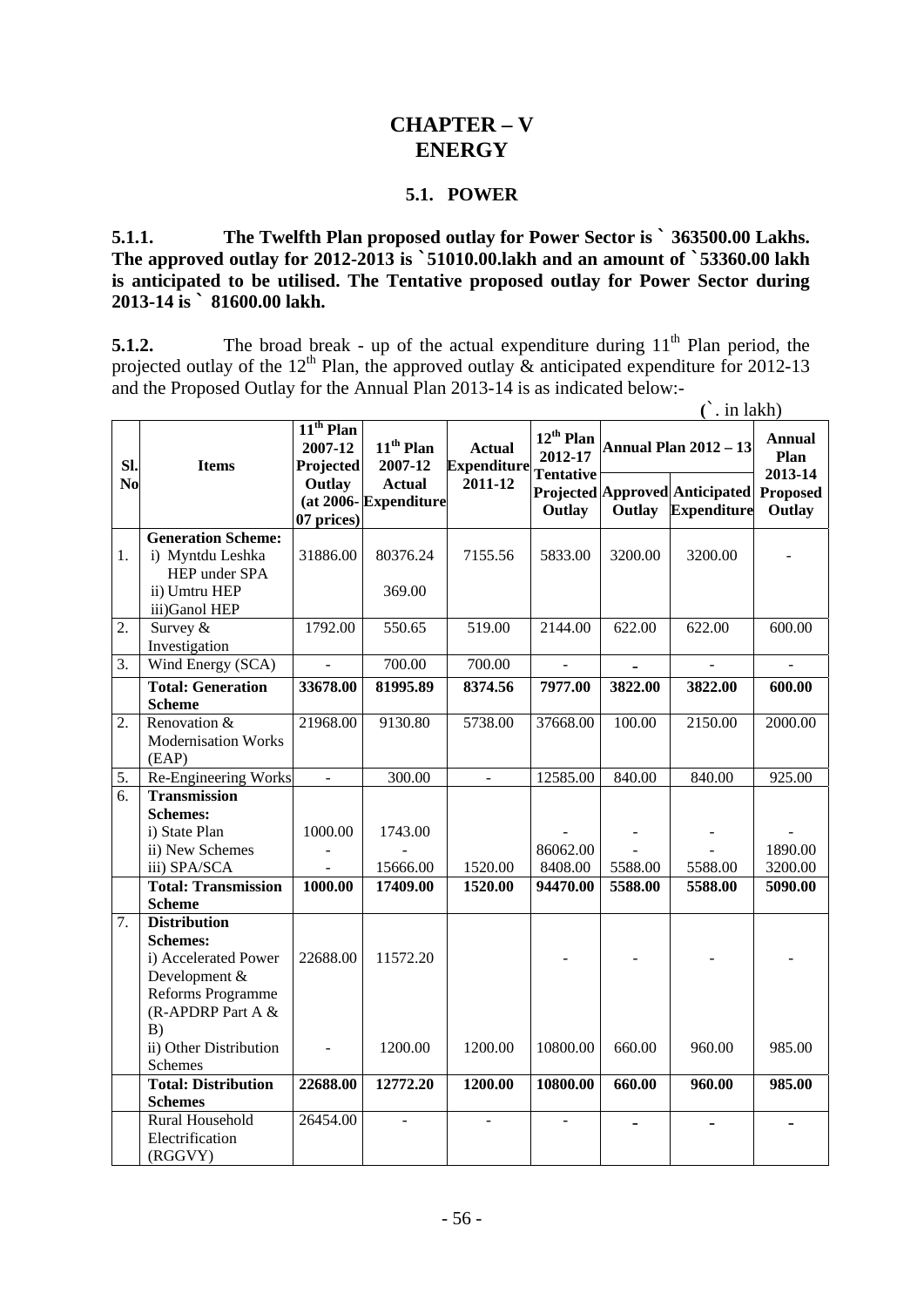| SI.<br>N <sub>0</sub> | <b>Items</b>         | $11th$ Plan<br>2007-12 | $11th$ Plan<br>2007-12 | Actual                       | $12^{th}$ Plan     | 2012-17   Annual Plan 2012 – 13 | Annual<br>Plan |
|-----------------------|----------------------|------------------------|------------------------|------------------------------|--------------------|---------------------------------|----------------|
|                       |                      | <b>Projected</b>       | Actual                 | <b>Expenditure Tentative</b> |                    |                                 | 2013-14        |
|                       | Loans from REC/PFC   |                        | 66459.00               | 27531.00                     | 200000.00 40000.00 | 40000.00                        | 72000.00       |
|                       | and others as MeCL's |                        |                        |                              |                    |                                 |                |
|                       | own resources        |                        |                        |                              |                    |                                 |                |
|                       |                      |                        |                        |                              |                    |                                 |                |
|                       | <b>GRAND TOTAL:</b>  | 105788.0               | 188066.89              | 44363.56                     | 363500.00 51010.00 | 53360.00                        | 81600.00       |

The major Schemes / Projects being implemented under Power sector are as follows:-

## **5.1.3. Generation Schemes**

### **(a) On- going Schemes:-**

**(i) Myntdu Leshka Stage I HEP (2 x 42 + 42) MW :** This Project is located in the Jaintia Hills District of Meghalaya. The revised cost of the for the 3(Three) Units, as per the 2010 Price Level, is `1173.13 Crore. The financing pattern for the Project is 70% Loan and 30% Equity. The amount received as Equity till March, 2013 is ` 351.94 Crore. The 1st Unit was synchronized on the 23rd November, 2011 and formal commissioning was done on the  $29<sup>th</sup>$ February, 2012. The 2nd Unit was synchronized on  $30<sup>th</sup>$  March 2012 and commercially operated on  $1<sup>st</sup>$  April, 2012. The  $3<sup>rd</sup>$  Unit was synchronized on  $8<sup>th</sup>$  March, 2013 and commercially operated on  $1<sup>st</sup>$  April, 2013. Both the  $2<sup>nd</sup>$  and  $3<sup>rd</sup>$  Unit are awaiting formal commissioning.

 **(ii) New Umtru Hydro Electric Project (2 x 20) MW:** The Project is located in the Ri Bhoi District of Meghalaya. The estimated cost for the Project is  $\degree$  226.00 Crores. The project is being implemented under 70% loan and 30% equity (NLCPR funding). The target date for completion of the project is March, 2014.

**(iii) Ganol Hydro Electric Project (3 x 7.50) MW:** The Project is located in the West Garo Hills District of Meghalaya. The estimated cost for the Project is ` 177.52 Crores, which was updated to `192.00 Crores (at October 2010 price level). The project is being implemented under 70% loan and 30% equity (NLCPR funding).

**(b) Survey & Investigation Schemes:** Survey and Investigation works is proposed to be taken up with 90% NEC funding of the basins viz. Umngot HEP (280 MW), Myntdu Leshka Stage-II HEP (260 MW), Selim HEP(2x85 MW), Mawblei HEP (2x70 MW), Ganol HEP Stage-II (3x5 MW), Uper Khri HEP, Umlaphang HEP (2x14 MW), Sidugiri SHP (7MW), Nongkohlait HEP (2x60 MW) and Umngi Storage HEP (2x27 MW).

## **5.1.4. Renovation And Modernisation Scheme:**

**R & M of Umiam Stage III Power Station (2 x 30 MW) (EAP):** The power demand in the state is growing very rapidly. MeECL has to depend on power purchase from Regional Grid to meet the demand. To increase the generating capacity in the State, Renovation, Modernisation and  $Up -$  gradation of the old existing Hydro power stations where the life span of most of the machines have outlived, is very essential. During the  $11<sup>th</sup>$  Plan period, 2 MW has been achieved from the Renovation, Modernisation and Up-gradation of Umiam Stage II Power Station. Another such scheme i.e. Renovation, Modernisation and Upgradation of Umiam Stage III Power Station is being taken up during the  $12<sup>th</sup>$  Plan period.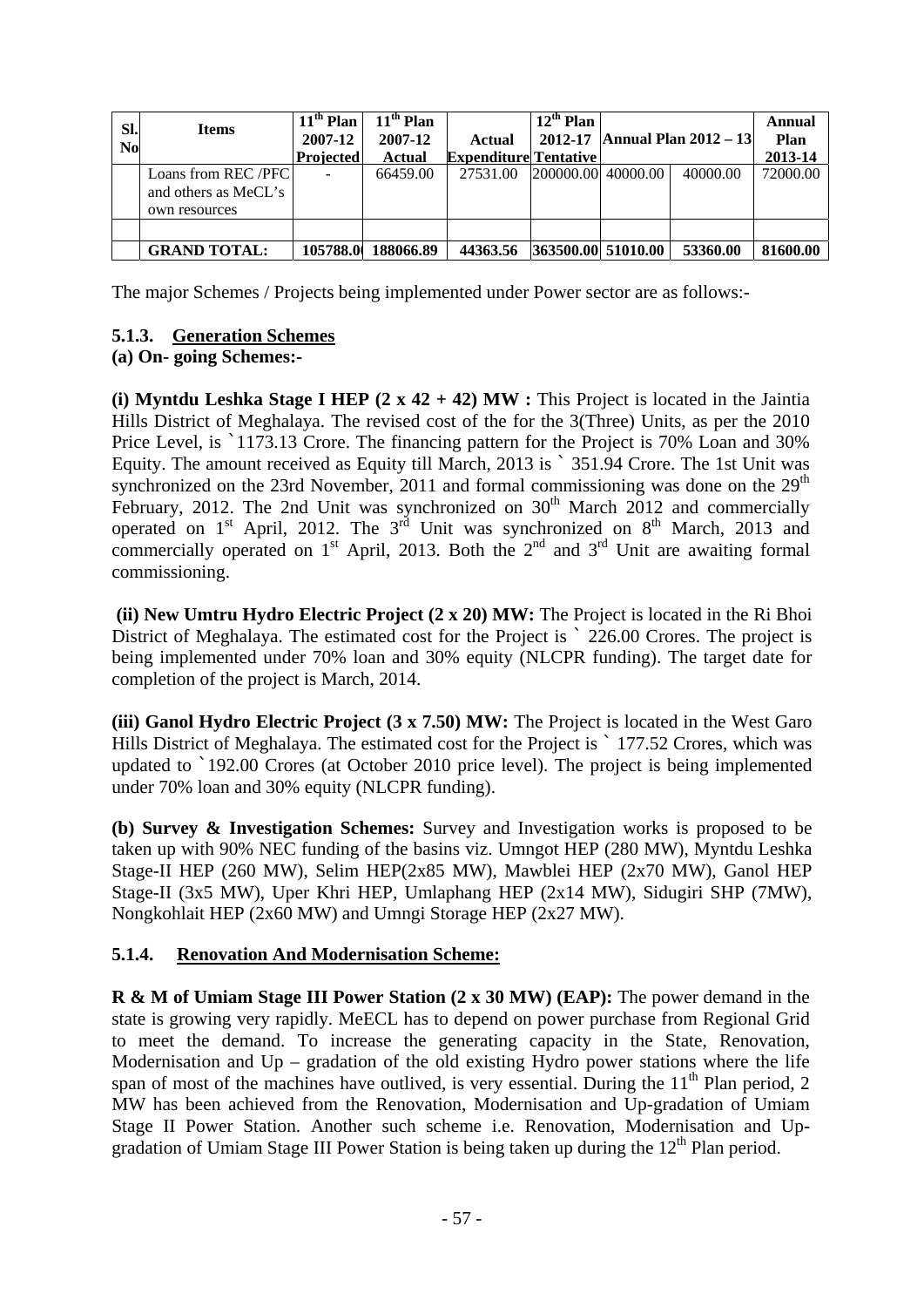### **5.1.5. Transmission Schemes:**

With the increasing power demand and generating capacity in the State from both State utility and IPP, transmission system in the State needs to be strengthened at the top most priority. This will enable drawal of power not only from the State Central Share and the Grid but also for evacuation of power from the up coming new projects which will be coming up from time to time. With the open access regime it is a tough challenge to bring power stability not only to the State but also to the Region and the Nation as a whole. The State has made good progress in the transmission area during the  $11<sup>th</sup>$  Plan period by completion of a few critical projects connecting with other NER States and weak intra – State links. Completion of a 220 kV D/C line from Misa to Byrnihat (Killing) during the 11<sup>th</sup> plan period is a boon to the State which has substantially relieved power shortage by enabling drawal of power from the NER/ER Grid. The state has also taken up setting of a 400/220 KV sub-station at Byrnihat for tapping power from the 400KV Pallatana-Bongaigoan line. Completion of this transmission scheme will further enhance drawal of power from the Grid. Besides the on-going transmission schemes, there are number of new schemes proposed to be taken up during the year 2013-14.

### **5.1.6. Distribution Schemes:**

The feasibility of power sector depends entirely on the distribution system since it is from this sector that the entire revenue for generation and transmission is dependent upon. The present situation is quite distressing due to the fact that the losses are too high. The implementation of APDRP was aimed at reducing the losses to 15% by the end of the  $11<sup>th</sup>$ Plan but this target is yet to be achieved. In order to reduce the AT & C loss and achieve the overall consumers' satisfaction in line with the Electricity Act, 2003, implementation of Restructured Accelerated Power Development and Reforms Program (R-APDRP) is being taken up. Nine (9) towns have been identified for implementation of R-APDRP as project areas namely Shillong, Jowai, Tura, Nongstoin, Nongpoh, Williamnagar, Resubelpara, Mairang and Sohra (Cherrapunjee). A total loan amount of  $\hat{ }$  33.97 Crores has been approved towards the project, out of which, 30% of the amount, i.e. `10.19 Crores has been released so far.

## **5.1.7. Re-Engineering/Renovation Works**

For maintaining power stability, the following re-engineering/renovation works are proposed to be taken up during 2013-14:

- 1. Renovation & Re-engineering Works of Umiam Stage-I Power Station, Sumer.
- 2. Renovation & Re-engineering Works of Stage-IV Power Station, Nongkhyllem.
- 3. Renovation, Modernisation & Upgradation of Umtru Power Station (2.8 MW x 4).

#### **5.1.8. Rural Electrification (RGGVY):**

 In line with the Central Government Policy of electricity to all by the year 2012, Meghalaya is also gearing up to achieve 100% Village Electrification and Rural Household Electrification. The scheme was targeted to be completed during the  $11<sup>th</sup>$  Plan period. However, 100% physical achievement is spilling over to the  $12<sup>th</sup>$  plan period. This is being pursued by the Meghalaya Energy Corporation Limited under the Rajiv Gandhi Grameen Vidyutikaran Yojana (RGGVY). The Scheme is being implemented in all the 7(Seven)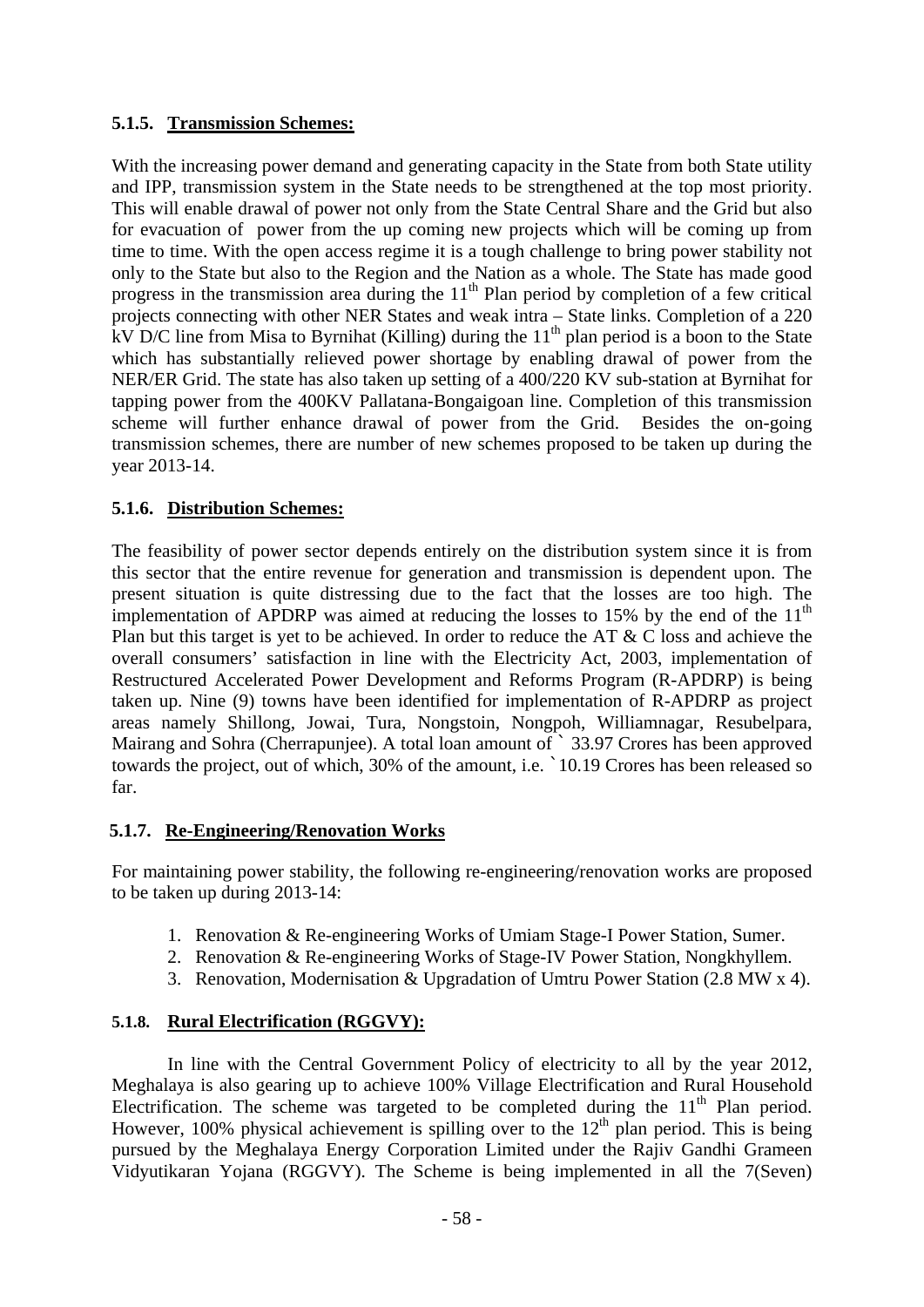Districts of Meghalaya. The revised sanctioned cost for the Scheme is ` 441.998 Crores. Out of a total of 5782 villages in the State (2001 Census), 4082 villages (70.6%) have been electrified as on 31st march, 2011. The electrification of the balance 1700 villages is in progress.

### **5.2. NON CONVENTIONAL SOURCES OF ENERGY.**

**5.2.1. The Twelfth Plan proposed outlay for this Sector is ` 2400.00 Lakhs. During the Annual Plan 2012 - 2013 the approved outlay is `460.00 lakh and the anticipated expenditure is `490.00 lakh. The Proposed Outlay for 2013 - 2014 is `.400.00**  lakh. All the schemes under this sector have different funding pattern between the Centre, State and Beneficiary contribution, except the Direction and Administration i.e. Administrative Expenses which has to be borne purely by the State.

#### **5.2.2. The main programmes and activities for the Annual Plan 2013-14 are as follows:-**

**1. Direction & Administration**: An amount of ` 150.00 lakhs is proposed for meeting the Establishment Cost during 2013-14.

**2. National Biogas & Manure Management Programme (NBMMP):-** Installation of 5000 Nos. of Biogas Plants (3 cum Family size) as an alternative to reducing firewood and gas cylinder is proposed for which an amount of **`** 10.00 lakhs is proposed during the Annual Plan 2013-14**.**.

**3. SPV Power Plant**:- An amount of ` 25.00 lakhs is proposed during 2013-14 for Installation of 1.0KW to 250 KW SPV Power Plant in the State.

**4. Windmill Programme**:- 200KW Wind Energy is proposed to be installed in the State for which an amount of  $\degree$  5.00 lakhs is proposed during the Annual Plan 2013-14.

**5. Promotion of Renewable Energy and Energy Conservation Measures** will be taken up by organizing Awareness programmes through Advertisement, organizing Exhibition and Workshops in Schools and Colleges both in rural and urban areas. Steps will be taken in rural areas to promote Solar Lighting devices by distributing it free of cost to BPL students.

**5.2.3.** The programme - wise actual expenditure during the 11<sup>th</sup> Plan, anticipated expenditure during 2012 - 2013 and the Tentative Proposed Outlay for 2013 - 2014 are indicated below:-

|                       |                         |                                                                            |                                                               |                                                |                                                         |                              |                                                             | .in Lakh)                 |
|-----------------------|-------------------------|----------------------------------------------------------------------------|---------------------------------------------------------------|------------------------------------------------|---------------------------------------------------------|------------------------------|-------------------------------------------------------------|---------------------------|
| SI.<br>N <sub>o</sub> | <b>Items</b>            | $11th$ Plan<br>2007-12<br>Projected<br>Outlay<br>$(at 2006-07)$<br>prices) | $11th$ Plan<br>2007-12<br><b>Actual</b><br><b>Expenditure</b> | <b>Actual</b><br><b>Expenditure</b><br>2011-12 | $12^{th}$ Plan<br>2012-17<br><b>Tentative</b><br>Outlay | <b>Annual Plan 2012 - 13</b> |                                                             | Annual<br>Plan<br>2013-14 |
|                       |                         |                                                                            |                                                               |                                                |                                                         | Outlay                       | <b>Projected Approved Anticipated</b><br><b>Expenditure</b> | <b>Proposed</b><br>Outlay |
|                       | Direction and           | 240.00                                                                     | 461.14                                                        | 130.00                                         | 950.00                                                  | 140.00                       | 140.00                                                      | 150.00                    |
|                       | Administration          |                                                                            |                                                               |                                                |                                                         |                              |                                                             |                           |
|                       | 2. Bio Energy –National | 220.00                                                                     | 86.00                                                         | 24.00                                          | 125.00                                                  | 35.00                        | 35.00                                                       | 10.00                     |
|                       | Project for             |                                                                            |                                                               |                                                |                                                         |                              |                                                             |                           |
|                       | Bio-gas Development     |                                                                            |                                                               |                                                |                                                         |                              |                                                             |                           |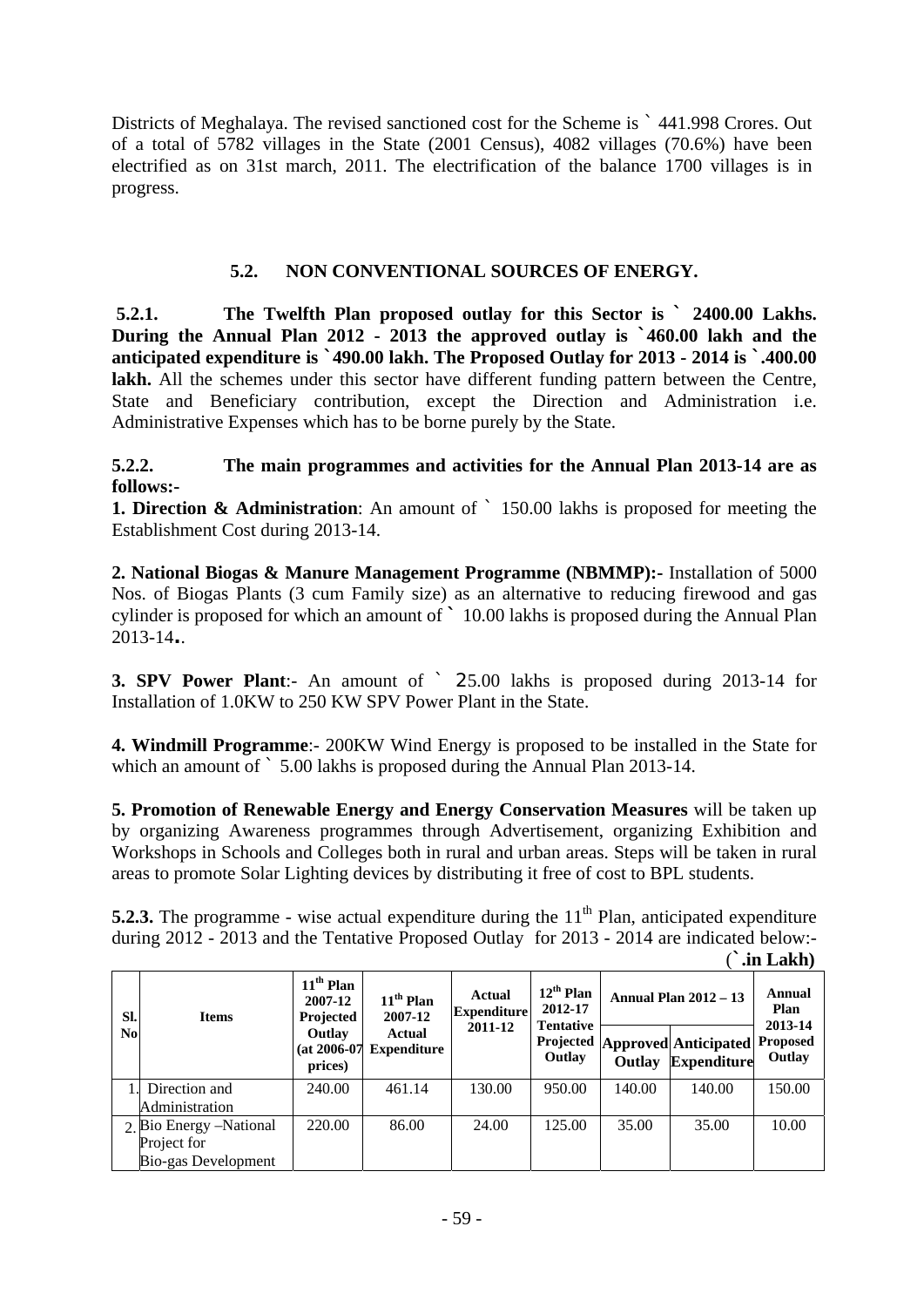|     | Solar Thermal                                                                | 500.00         | 113.34 | 85.34  | 825.00  | 60.00  | 90.00  | 25.00  |
|-----|------------------------------------------------------------------------------|----------------|--------|--------|---------|--------|--------|--------|
|     | Energy                                                                       |                |        |        |         |        |        |        |
| 4.1 | Micro Hydel Project                                                          | 240.00         | 20.50  | 5.00   | 500.00  | 10.00  | 10.00  | 5.00   |
|     | 5. Energy for Commercial<br>Application                                      | $\blacksquare$ |        |        |         | 5.00   | 5.00   |        |
|     | 6. Promotion of Renewable<br>Energy & Energy<br><b>Conservation Measures</b> |                |        |        |         | 210.00 | 210.00 | 210.00 |
|     | <b>Total</b>                                                                 | 1200.00        | 680.98 | 244.34 | 2400.00 | 460.00 | 490.00 | 400.00 |

#### **5.3. INTEGRATED RURAL ENERGY PROGRAMME.**

**5.3.1. The Twelfth Plan projected outlay for I.R.E.P. is ` 2000.00 Lakhs. During the Annual Plan 2012 – 2013, the approved outlay is 250.00 lakh and the anticipated expenditure is ` 285.00 lakh. The Proposed Outlay for this Sector during 2013 -2014 is `350.00 lakh.** All the schemes under this sector have different funding pattern between the Centre, State and Beneficiary contribution, except Direction and Administration i.e. Administrative Expenses which has to be borne purely by the State.

5.3.2. The main programmes and activities for the Annual Plan 2013 – 14 are as follows: -

- 1. **Direction and administration**: An amount of `. 160.00 lakh is proposed for meeting establishment cost during 2013 – 14.
- 2. **Solar Thermal**: During 2013 14, 1500 sq. m. collector area is projected to be covered by Solar Water Heating System for which an amount of `. 40.00 lakh is proposed.
- 3. **Biomass gasification**: During the year 2013 14, an amount of ` 10.00 lakh is proposed as State Share for installation of 50 KW capacity of 5 KW to 20 KW in the State.
- 4. Under **Field Projects** the following works are proposed to be taken up
	- i) **Wind Solar Hybrid System**: 200 KW Wind Solar Hybrid System is projected to be installed in different parts of the State in places which are suitable for this project.
	- ii) **Solar Water Pumping System**: Average 50KW on Solar Water Pumping System is proposed to be installed and a survey for the 11 (eleven) Districts on energy is proposed during the Annual Plan 2013 – 14.
	- iii) **Rural Energy Mission**: An amount of `100.00 lakh is proposed for the implementation of Rural energy Mission.

An amount of ` 140.00 lakh is proposed during the Annual Plan 2013-14 for implementation of the above schemes under Field Projects.

**5.3.3.** The broad break-up of the actual expenditure during the the 11<sup>th</sup> Plan, anticipated expenditure during 2012 - 2013 and the Tentative Budgeted Outlay for 2013 - 2014 is indicated below:-